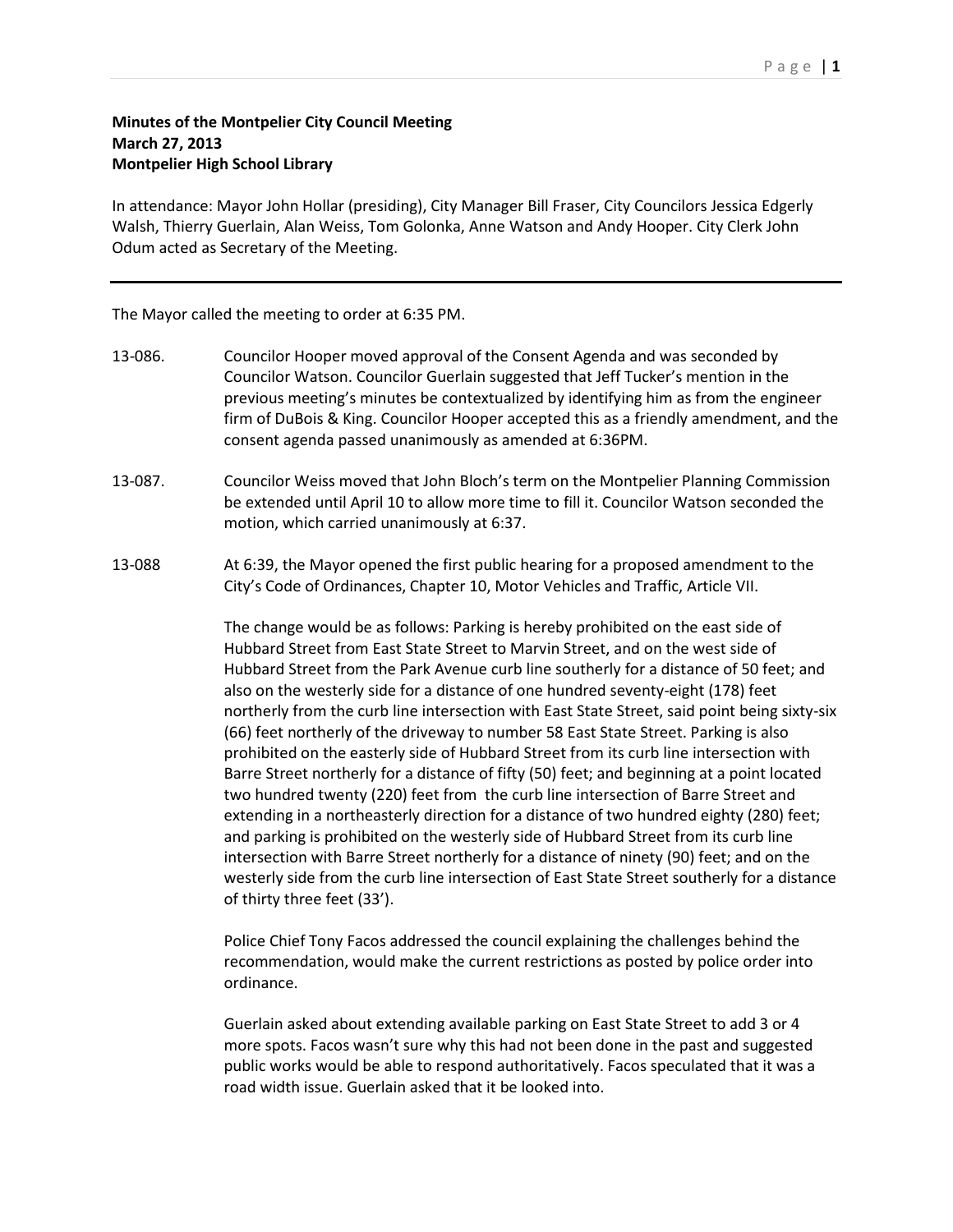The public hearing closed 6:42.

13-089. At 6:43, the mayor opened the first public hearing for a proposed amendment to the City's Code of Ordinances, in regards to fire prevention. The following sprinkler exceptions were proposed by Fire Chief Robert Gowans:

> Exception No. 4: Residential additions which do not exceed 50% of the square footage of the previously existing building or, in any case, 1,000 square feet. Residential additions which do exceed 50%, or 1,000 square feet, may however file an alternate Fire Safety Compliance Plan approved by the Fire Chief.

Exception No. 7: In areas where insufficient water supply would cause an undue hardship, an alternate Fire Safety Compliance Plan can be submitted to the Fire Chief for approval.

Chief Gowans explained the reasoning behind the proposed changes. Councilor Edgerly Walsh asked for clarification. Gowans described the ordinance as enhancing safety at potentially lower expense. When Edgerly Walsh asked if a more comprehensive code would be appropriate, Councilor Golonka noted that it would be a problematic task. City Manager Fraser concurred.

Councilor Edgerly Walsh explained that her concern was based on a desire to make it simpler for homeowners to add rental units. Chief Gowans explained that this was part of his goal and invited Edgerly Walsh to discuss the ordinance in detail with him in the future.

Councilor Guerlain asked about the out-of-service notes on the fire alarm pull boxes. Chief Gowans explained the current malfunction of the system, and added that he is looking at options for a comprehensive overhaul or removing of the system.

The public hearing was closed at 6:52.

13-091 The Council opened discussion of an RFP (request for Proposals) in which the City would solicit proposals for net-metered photovoltaic electricity generation on City property, at no cost to the City. Councilor Edgerly Walsh recused herself from the discussion due to professional conflicts.

> Councilor Watson indicated that energy committee members could not make it to the meeting. She reported on the meeting of that body, where the feeling was that it was not a good time to issue an RFP, and instead issue an RFI (Request for Information). She expanded on what such an RFI might look like.

> The mayor spoke positively about the underlying idea. Councilor Guerlain suggested it sounded almost too good to be true, and wondered if solar panel sites had yet been identified. Councilor Watson replied that the water treatment plant (in Berlin) had been informally discussed, as well as the stump dump, and the land around Berlin Pond was mentioned.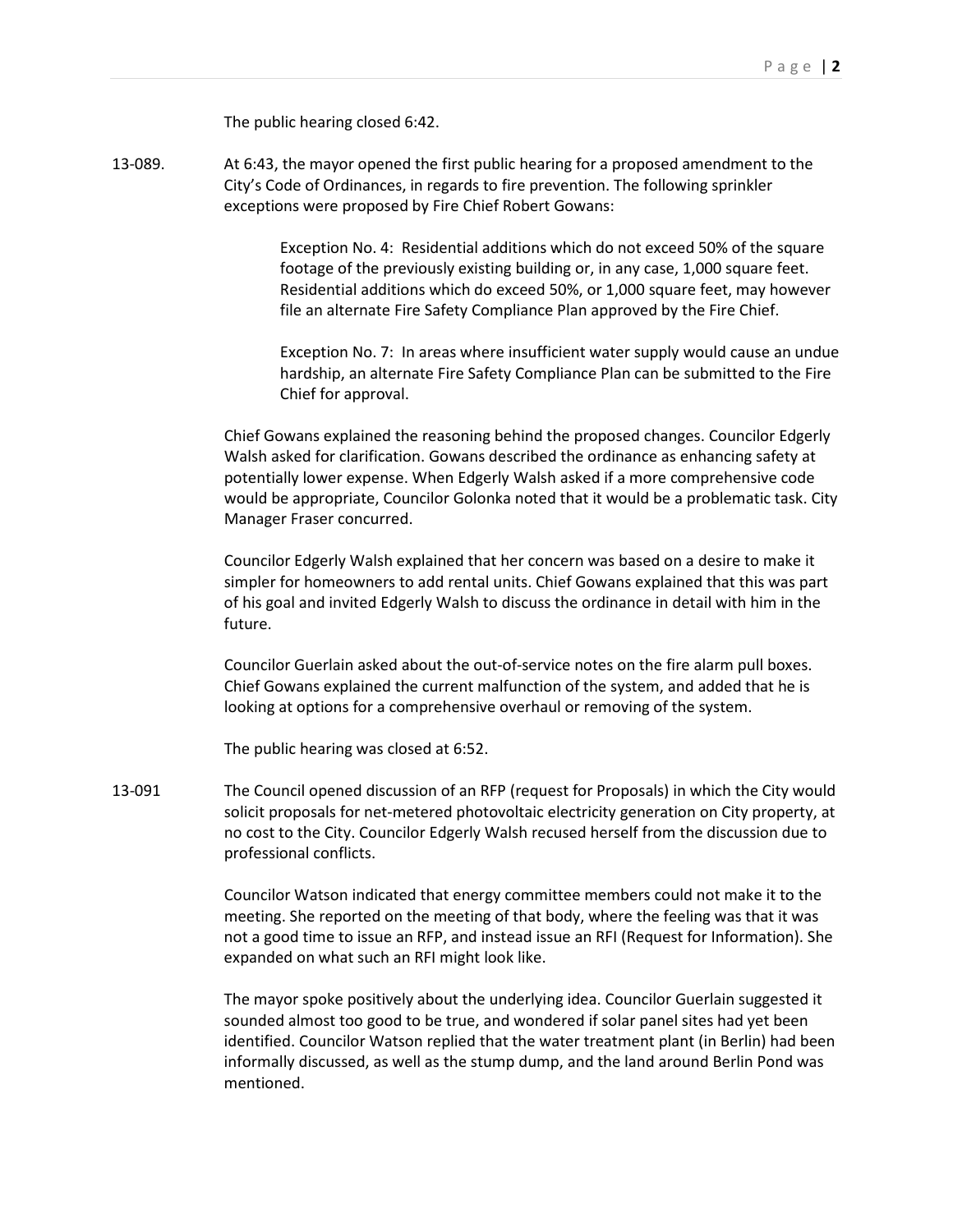Councilor Guerlain asked for clarification on the power generation limitations of the project. Councilor Edgerly Walsh responded to the rest of the Council from the table reserved for public testimony. She went into detail about the permitting involved in different power generation levels. Guerlain wondered if it wasn't appropriate to move straight to an RFP. Edgerly Walsh suggested that the RFI would narrow the field for a more comprehensive RFP proposal.

Councilor Weiss asked about zoning, Act 250 implications, and tax implications. Edgerly Walsh indicated that such projects were exempt from many zoning requirements, and that Act 248 had implications. She also indicated that the federal tax credit expires in 2016. She also indicated there would be state funding implications subject to the 2013 budget.

The view of the council was that staff should proceed with the project.

13-090. A discussion of 58 Barre Street Senior Meals Program and proposed partnership with Just Basics, Inc. for providing Meals on Wheels was initiated with testimony from Janna Clar (the Senior Center Director), who was accompanied by Board Members Elizabeth Dodge & Fran Kruschenick, as well as joined by Kimberly Lashua and Becca Clark of Just Basics. Clar thanked Bev Hill for her support of the proposal before noting that the MOU (Memorandum of Understanding) for the project had been written. She reviewed the project and placed it within the context of the city's goals.

> Councilor Golonka wondered if it was wise to tie up the kitchen with such a contract. He also expressed concerns (within the context of the ongoing discussion over the regionalized nature of many city services and the associated distribution of funding sources) about expanding programs.

Clar noted that the full program will not exclusively tie up the use of the kitchen. Councilor Watson pitched the garden space at the high school as a resource that could compliment the program.

Regarding the regionalization-of-services concern, Lashua noted that some of Berlin would be served. In the proposed budget, there is money to cover Berlin for fiscal year 2014. Beyond that, she suggested that there would be other options.

Lashua explained that in-house meals would be open to anyone, as per legal requirements. Clar broke out the budget numbers, noting that most of the money for the home delivery program would not come from the city (\$18,000 would come from the city out of roughly \$92,000 – this compares to roughly \$14,000 in past years). At Mayor Hollar's request, Clar broke out the budget further and indicated she could provide more details.

Councilor Weiss expressed concern that roughly 50% of the meals program budget needed to be raised through grants and donations. Lashua replied that the income projections were based on previous years. Clar indicated that anyone paid towards a meal is considered a donation, since there is technically no charge.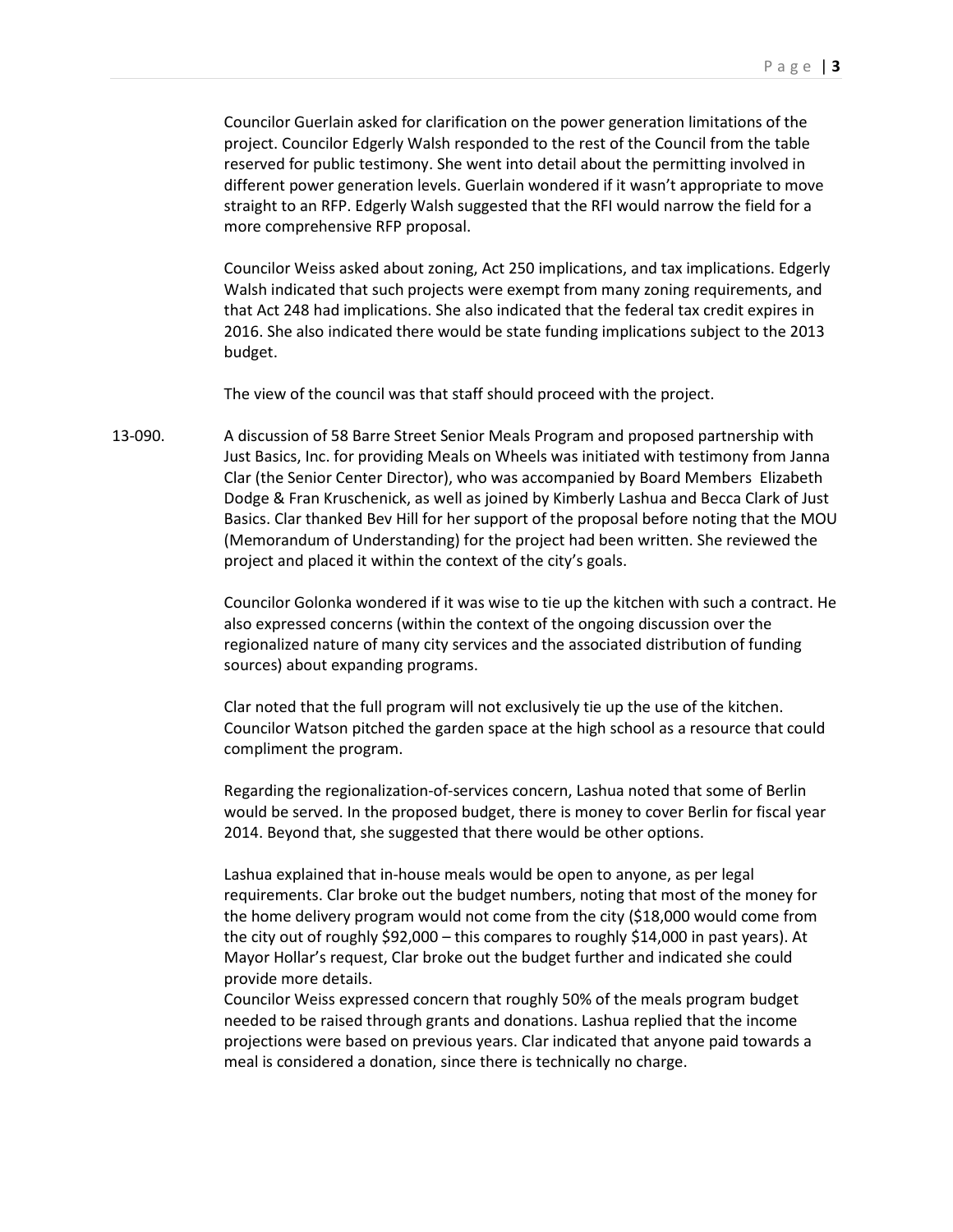Councilor Weiss then asked about personnel burdens created by the program. Clar felt that it would be manageable, citing the current meal volunteer base. She also indicated that Lashua planned to be on site for the early weeks of the project.

Councilor Guerlain inquired asked about parking and traffic. Lashua detailed the pressures, suggesting that delivery traffic in particular may be challenging at first. Clar indicated that parking is challenging, and would continue to be, but was optimistic that it could be improved.

In response to a question from Councilor Edgerly Walsh, Clar indicated that \$4800 more dollars had been raised from surrounding communities than had been budgeted for.

Councilor Weiss moved the proposal be accepted. Councilor Edgerly Walsh seconded. The motion passed unanimously at 7:35.

13-092. The mayor reviewed his concerns stated from the previous meeting in regards to Council appointments to independent nonprofit boards, noting that city attorney Paul Giuliani suggested that the process could continue, but that those council representatives should be prepared to recuse themselves on conflict of interests (such as city budgetary matters).

> Councilor Golonka repeated his feeling that the notion of a conflict was inaccurate, and that the question of recusal should be a case by case matter for the individual. Hollar felt that the conflict was inherent and unavoidable.

Edgerly Walsh felt Giuliani's memo spoke primarily to disclosure concerns. Hollar felt this was a misinterpretation, and that the full disclosure referred to the member's participation as a city councilor and external board member. Councilor Guerlain testified to his experience, suggesting the conflict cited by Hollar does indeed exist.

Councilor Weiss noted that the council representation on the library board was mandated by the library bylaws and suggested that portion of the bylaws could be removed. Councilor Golonka spoke to the value to the council of having representation.

The consensus emerged that the position could continue as it has been, with the understanding that members will recuse themselves when appropriate.

Councilor Guerlain moved the following appointments (and was seconded by Councilor Hooper):

- Councilor Guerlain Kellogg Hubbard library board
- Councilor Hooper Montpelier Alive board
- Mayor Hollar T.W. Wood gallery board (as per charter)
- Councilor Guerlain replaced on the Capital Improvements Committee with Councilor Hooper

The motion was unanimously approved at 7:56.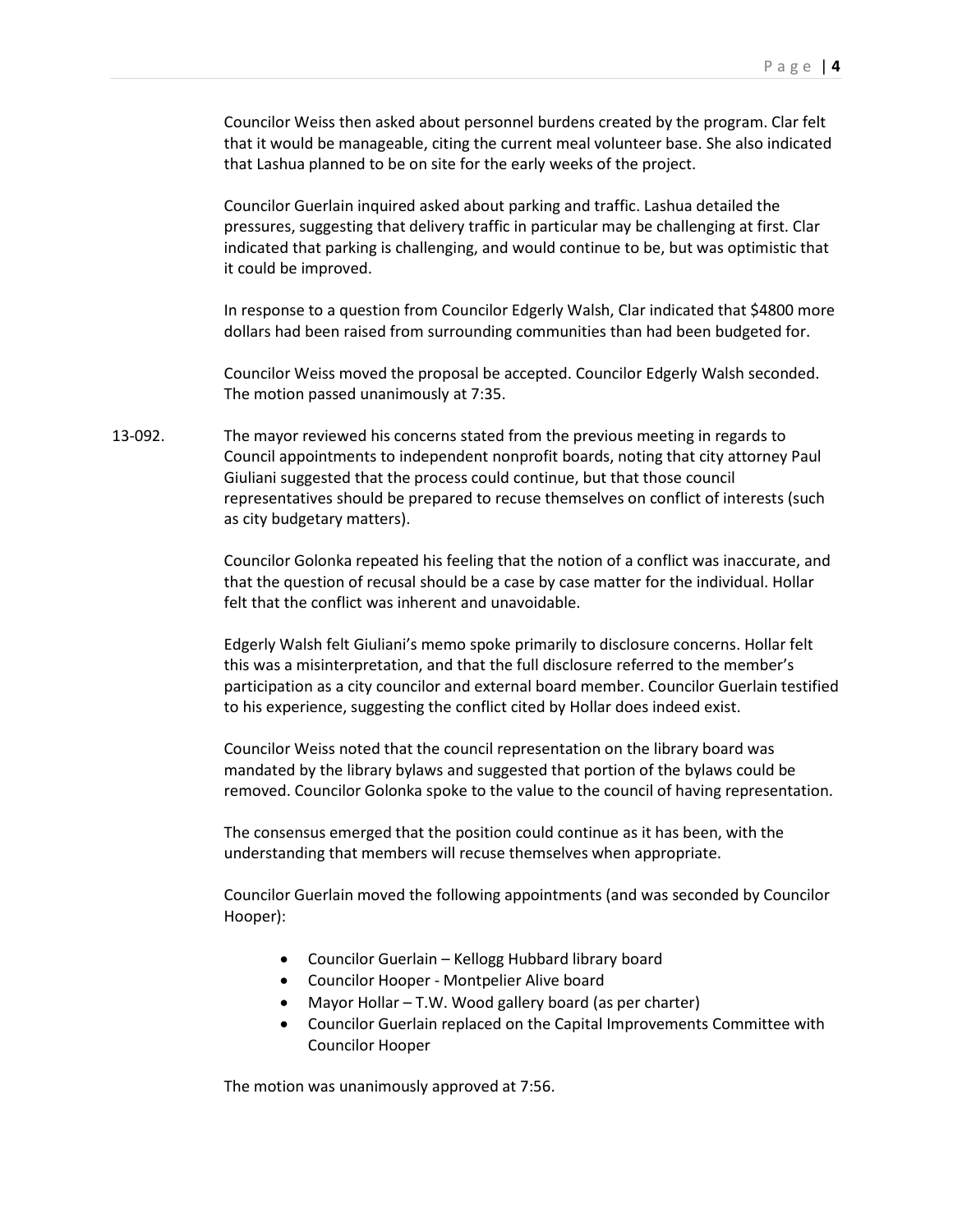13-093. The Mayor opened the discussion on updating the Council's Goals/Priorities for 2013- 14. Mayor Hollar hoped that the goals could be modified and amended, rather than rebuilt from the bottom up. He suggested that the council look at the action steps for modification.

> Councilor Watson initiated a discussion about whether or not every city department's functions should be directly reflected in the goals. Fraser framed the goals as an expression of how the council intends to spend its time. Hollar reinforced that the goals also filter down to the staff level.

Councilor Edgerly Walsh suggested that the council pick specific infrastructure Grand List and business development metrics to target. Councilor Guerlain pointed to 2 goals that address that, and was enthusiastic about developing the discussion.

Councilor Weiss would like "lead roles" named in the steps.

Councilor Watson indicated she would like reports on the Master Plan goals.

Mayor Hollar suggested an updated goals document be circulated by City Manager Fraser with the dated (accomplished) items removed, and have the councilors come back with specific proposals.

13-094. Hooper reported on a constituent comment about Langdon Street dancing-related concern, but was unclear on some of the details. He reported that the culvert on Terrace Street was causing problems.

> Councilor Guerlain encouraged a council volunteer to step up to replace him on the Senior Center advisory board, expressing his feeling that he was unable to give the post the attention he felt it merited. There were no volunteers, but the feeling of the council was that a council representative on the board was not necessary. The City Manager indicated he would check in with the Senior Center.

Councilor Guerlain had questions about the Grunhaus vending cart. Councilor Golonka wanted to review the entire ordinance and discuss the possibility of closing the streets to vendors in the winter. Councilor Guerlain felt that the ordinance was unfair as written to year round businesses.

Councilor Weiss wanted the council to look at restoring funds for the citizen survey. He also reported on attending VLCT educational forums, and based on those, felt buoyed by the quality of Montpelier's professionalism.

Councilor Golonka asked about possible school break conflicts on April  $24^{th}$  with the upcoming meeting. Guerlain noted he would have a conflict as well. The Council settled on the  $1<sup>st</sup>$  of May (although Councilor Guerlain would not be available).

Councilor Edgerly Walsh reported on the bike path meeting.